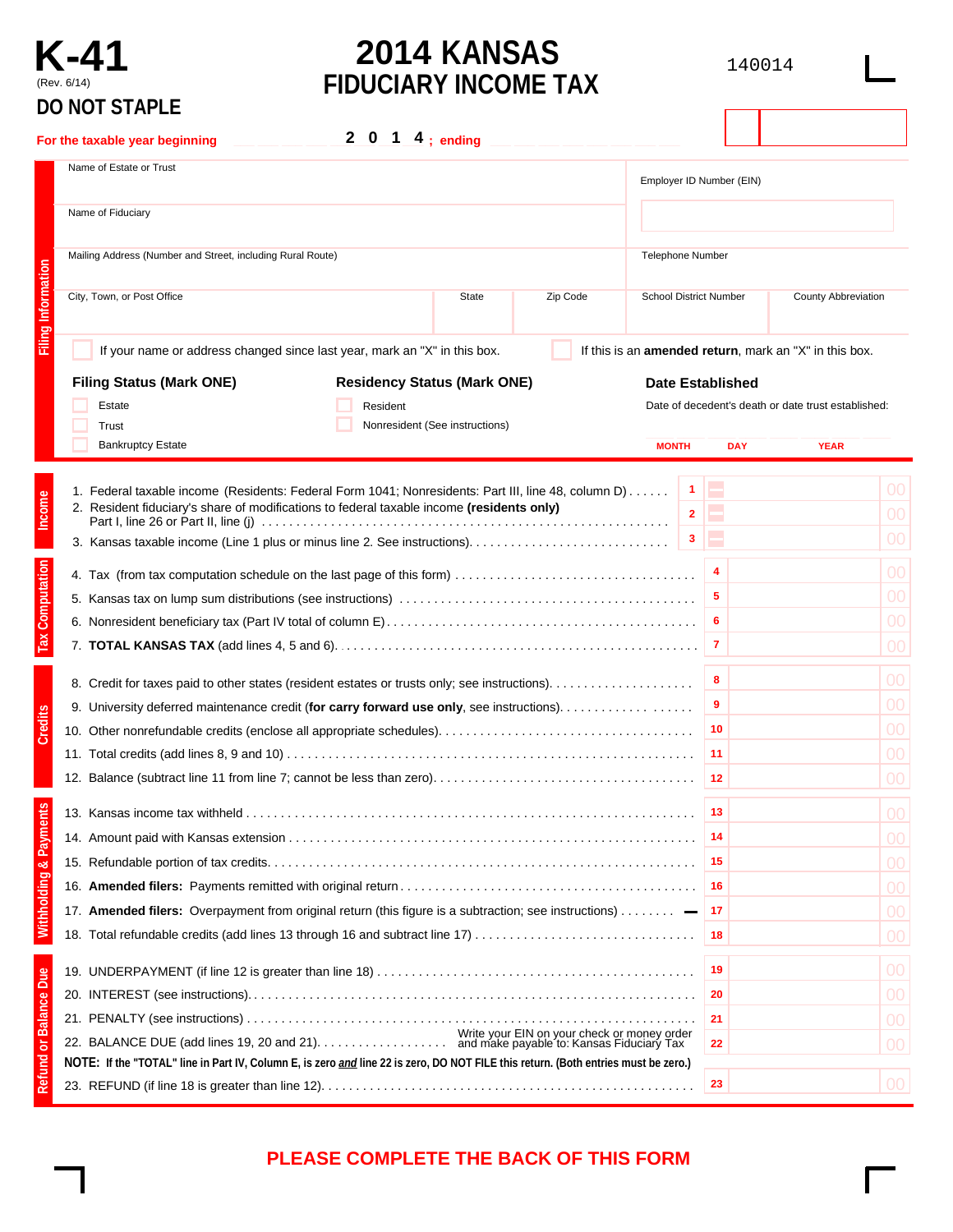## **PART I - MODIFICATIONS TO FEDERAL TAXABLE INCOME**

|                                                  | 24. Additions to federal taxable income:                                                   |                 |                 |  |  |
|--------------------------------------------------|--------------------------------------------------------------------------------------------|-----------------|-----------------|--|--|
|                                                  | a. State and local bond interest (reduced by related expenses, enclose schedule)           | 24a             | 00 <sup>1</sup> |  |  |
|                                                  | b. State or local taxes measured by income deducted on the federal return                  | 24 <sub>b</sub> | 00 <sup>1</sup> |  |  |
|                                                  | c. Administrative expenses claimed as deductions on Kansas estate tax return               | 24c             | 00 <sup>1</sup> |  |  |
|                                                  |                                                                                            | <b>24d</b>      | 00 <sup>1</sup> |  |  |
|                                                  |                                                                                            | <b>24e</b>      | 00 <sup>1</sup> |  |  |
| Subtractions from federal taxable income:<br>25. |                                                                                            |                 |                 |  |  |
|                                                  | a. Interest on U.S. Government obligations (reduced by related expenses, enclose schedule) | 25a             | 00 <sup>1</sup> |  |  |
|                                                  |                                                                                            | 25 <sub>b</sub> | 00 <sup>1</sup> |  |  |
|                                                  |                                                                                            | 25c             | 00 <sup>1</sup> |  |  |
|                                                  | d. Other subtractions from federal taxable income (see instructions, enclose schedule)     | <b>25d</b>      | 00 <sup>1</sup> |  |  |
|                                                  | e. Total subtractions from federal taxable income (add lines 25a through 25d)              | <b>25e</b>      | 00 <sup>1</sup> |  |  |
|                                                  |                                                                                            |                 |                 |  |  |
|                                                  |                                                                                            |                 | 00 <sup>1</sup> |  |  |

# **PART II - COMPUTATION OF SHARES OF THE MODIFICATION TO FEDERAL TAXABLE INCOME**

NOTE: The Kansas fiduciary modification is to be allocated among the beneficiaries and the fiduciary in proportion to their share of the sum of the federal distributable net income and the amount distributed or required to be distributed from current income.

| (A)                           | (B)                 | (C)                               | (D)                                                                        |
|-------------------------------|---------------------|-----------------------------------|----------------------------------------------------------------------------|
| Name and Address              | Social Security No. | Percent of<br><b>Distribution</b> | Share of fiduciary adjustment (line 26,<br>Part I, multiplied by column C) |
| <b>RESIDENT BENEFICIARIES</b> |                     |                                   |                                                                            |
| (a)                           |                     | %                                 |                                                                            |
| (b)                           |                     | %                                 |                                                                            |
| (c)                           |                     | %                                 |                                                                            |
| (d)                           |                     | %                                 |                                                                            |
| NONRESIDENT BENEFICIARIES     |                     |                                   |                                                                            |
| (e)                           |                     | $\frac{0}{0}$                     |                                                                            |
| (f)                           |                     | %                                 |                                                                            |
| (g)                           |                     | $\frac{0}{0}$                     |                                                                            |
| (h)                           |                     | %                                 |                                                                            |
|                               |                     | %                                 |                                                                            |
|                               |                     | %                                 |                                                                            |
|                               |                     | %                                 |                                                                            |
|                               |                     | 100%                              |                                                                            |

I authorize the Director of Taxation or the Director's designee to discuss my K-41 and enclosures with my preparer.

I declare under the penalties of perjury that to the best of my knowledge and belief this is a true, correct, and complete return.

| <b>Sidi</b> | Signature of fiduciary                     | Title                    | Date |
|-------------|--------------------------------------------|--------------------------|------|
| here        |                                            |                          |      |
|             | Signature of preparer other than fiduciary | Address/Telephone Number | Date |

**MAIL TO: Fiduciary Tax, Kansas Department of Revenue, PO Box 758571, Topeka, KS 66675-8571**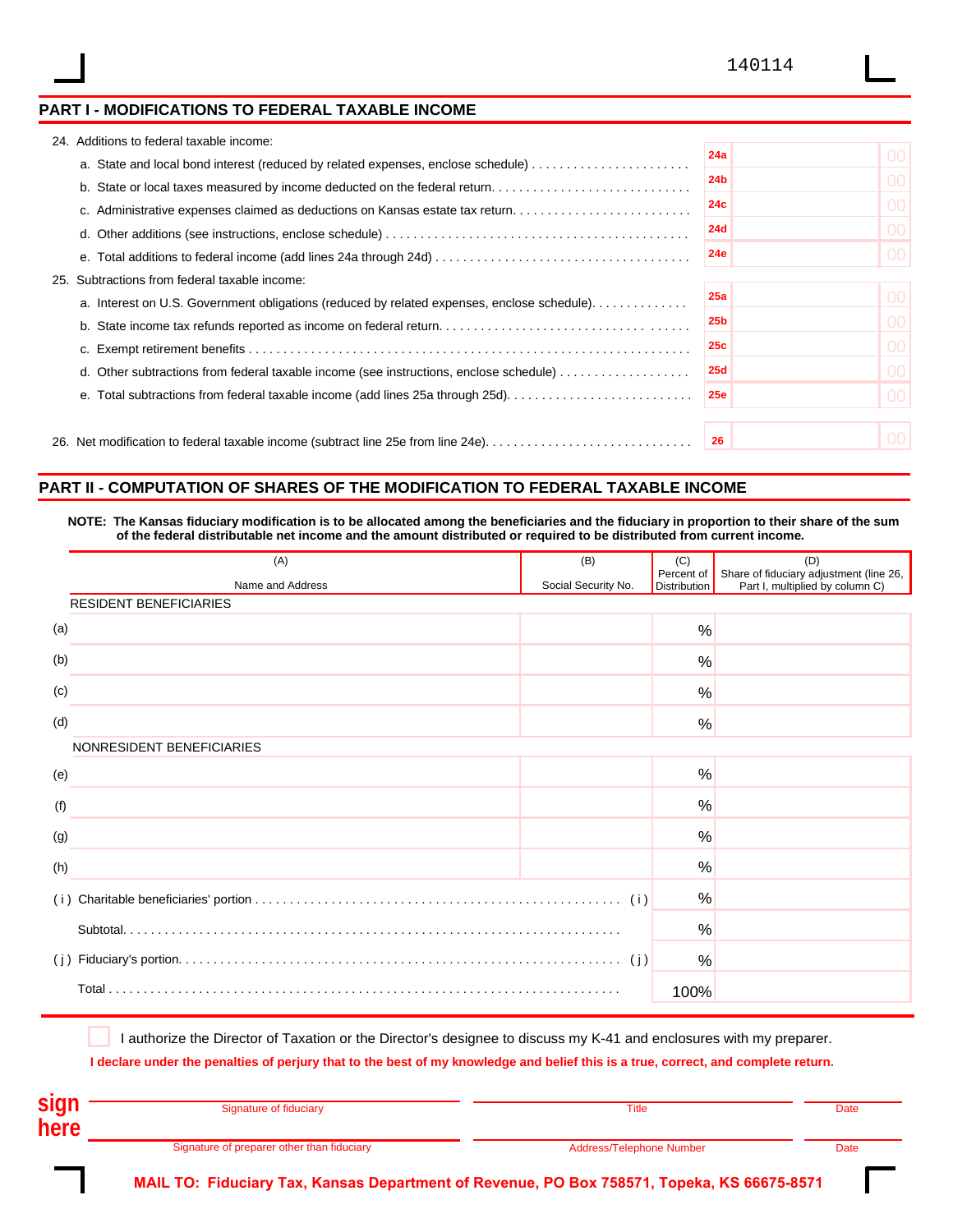#### **FOR NONRESIDENT ESTATES AND TRUSTS OR RESIDENT ESTATES AND TRUSTS WITH NONRESIDENT BENEFICIARIES** 140218

## **PART III - COMPUTATION OF FEDERAL TAXABLE INCOME OF THE ESTATE OR TRUST FROM KANSAS SOURCES**

|      | (A)<br>These items correspond to those listed on<br>Federal Form 1041                              | (B)<br>Total income as<br>reported on Federal<br>Form 1041 | (C)<br>Amount from<br>Kansas sources | (D)<br>Nonresident fiduciary's<br>portion of Col. C & capital<br>gains not distributed |
|------|----------------------------------------------------------------------------------------------------|------------------------------------------------------------|--------------------------------------|----------------------------------------------------------------------------------------|
| 27.  |                                                                                                    |                                                            |                                      |                                                                                        |
| 28.  |                                                                                                    |                                                            |                                      |                                                                                        |
| 29.  |                                                                                                    |                                                            |                                      |                                                                                        |
| 30.  |                                                                                                    |                                                            |                                      |                                                                                        |
| 31.  |                                                                                                    |                                                            |                                      |                                                                                        |
| 32.  |                                                                                                    |                                                            |                                      |                                                                                        |
| 33.  |                                                                                                    |                                                            |                                      |                                                                                        |
| 34.  |                                                                                                    |                                                            |                                      |                                                                                        |
| 35.  |                                                                                                    |                                                            |                                      |                                                                                        |
| 36.  |                                                                                                    |                                                            |                                      |                                                                                        |
| 37.  |                                                                                                    |                                                            |                                      |                                                                                        |
| 38.  |                                                                                                    |                                                            |                                      |                                                                                        |
| 39.  |                                                                                                    |                                                            |                                      |                                                                                        |
| 40.  |                                                                                                    |                                                            |                                      |                                                                                        |
| 41a. |                                                                                                    |                                                            |                                      |                                                                                        |
|      | 41b. Allowable miscellaneous itemized deductions subject to the 2% floor                           |                                                            |                                      |                                                                                        |
| 42.  |                                                                                                    |                                                            |                                      |                                                                                        |
| 43.  |                                                                                                    |                                                            |                                      |                                                                                        |
| 44.  |                                                                                                    |                                                            |                                      |                                                                                        |
| 45.  |                                                                                                    |                                                            |                                      |                                                                                        |
|      |                                                                                                    |                                                            |                                      |                                                                                        |
| 46.  |                                                                                                    |                                                            |                                      |                                                                                        |
| 47.  |                                                                                                    |                                                            |                                      |                                                                                        |
| 48.  |                                                                                                    |                                                            |                                      |                                                                                        |
| 49.  | Total percent of all nonresident beneficiaries - from Part II, lines (e), (f), (g) & (h) $\dots$ . |                                                            |                                      |                                                                                        |
| 50.  | Total Kansas income of nonresident beneficiaries (Multiply line 48 by line 49).                    |                                                            |                                      |                                                                                        |

## **PART IV - NONRESIDENT BENEFICIARIES' SHARES OF INCOME AND TAX TO BE WITHHELD**

|     | (A)<br>Name and<br>Address | (B)<br>Social Security<br>Number | (C)<br>Beneficiary's<br>percentage | (D)<br>Kansas<br>taxable income | (E)<br>Tax to be withheld<br>(Multiply Col. D by 2.5%) |
|-----|----------------------------|----------------------------------|------------------------------------|---------------------------------|--------------------------------------------------------|
|     | NONRESIDENT BENEFICIARIES  |                                  |                                    |                                 |                                                        |
| (a) |                            |                                  |                                    |                                 |                                                        |
|     |                            |                                  |                                    |                                 |                                                        |
| (b) |                            |                                  |                                    |                                 |                                                        |
|     |                            |                                  |                                    |                                 |                                                        |
| (c) |                            |                                  |                                    |                                 |                                                        |
|     |                            |                                  |                                    |                                 |                                                        |
| (d) |                            |                                  |                                    |                                 |                                                        |
|     |                            |                                  |                                    |                                 |                                                        |
|     |                            |                                  |                                    |                                 |                                                        |